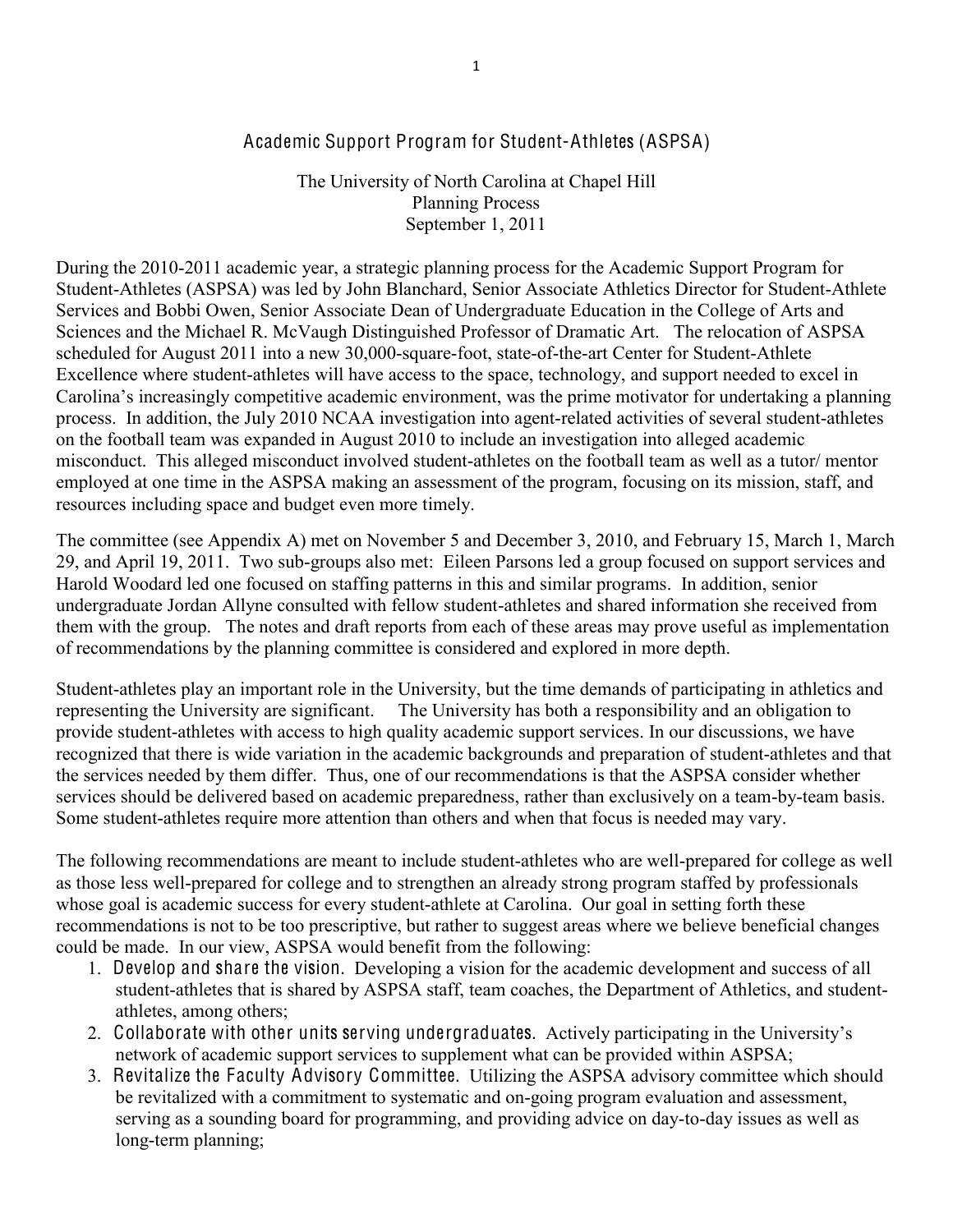- 4. Increase the ASPSA Staff. Increasing the size of the current staff and considering the unit structure to be consistent with University guidelines and to more effectively support the academic development and success of student-athletes at all levels including special admission cases and services for those studentathletes who find themselves on academic probation or below some other academic performance threshold; developing a new approach to coordinating and supervising tutoring and mentoring;
- 5. Conduct a Program of Assessment and Evaluation. Developing and conducting annual assessments of all programming provided to student-athletes in coordination with the ASPSA Faculty Advisory Committee;
- 6. Review Admissions. Clarifying and strengthening the role of the ASPSA in the admission of studentathletes as well as the relationship between ASPSA and coaches during the recruiting process.

# Recommendations

1. Develop and share the vision. Developing a clear and shared vision for the academic development and success of all student-athletes irrespective of sport is important. Degree completion, development of academic skills, attainment of learning goals, and the realization of each student's academic potential is the University's goal for each student-athlete. A shared vision for the academic development and success of all student-athletes involves a commitment by all parties in the University community, including faculty, staff, administrators, coaches, family members, fellow students, advisors and counselors, ASPSA personnel, and even fans.

Academic success for student-athletes must continue to reflect Carolina's tradition of excellence (including but not limited to retention and graduation) when student-athletes are studying for class as well as when they are on the field. Coaches and members of ASPSA's professional staff should have the same definition of academic success and recognize that it may be necessary at some specific times for some individual student-athletes to be *in training* for classroom purposes instead of for their sport. Put another way, in appropriate cases ASPSA-sponsored academic activities may be required, even if they occasionally interfere with athletic-related activities. Coaches and ASPSA staff must be partners in this effort and reach mutually agreeable decisions. In rare circumstances when this does not occur, the Senior Associate Dean for Undergraduate Education and the Senior Associate Athletics Director for Student-Athlete Services will be involved.

This shared vision will be articulated in a policy that informs academic expectations and subsequent decisions with respect to student-athletes. For example, some athletic departments in other research universities have instituted a point system. If student-athletes accumulate a certain number of points for actions that undermine their academic progress (e.g., missed tutoring session, failing grades on assignments) then time is made available in student-athletes' schedules for them to rebound academically before such actions lead to undesirable academic statuses (e.g., academic probation).

A shared vision for the academic development and success of student-athletes might also involve the development of a completion-to-degree plan but also an individualized academic development plan that evolves with the student-athlete's progress. A formal developmental plan could be created by generating semester, monthly, and weekly calendars to help student-athletes manage and monitor academic workloads over the course of four (or more) years. Working with their academic advocate – their ASPSA academic counselor – who has adequate authority to negotiate with their coaches what is in their best academic interests, the academic success of student-athletes could be enhanced.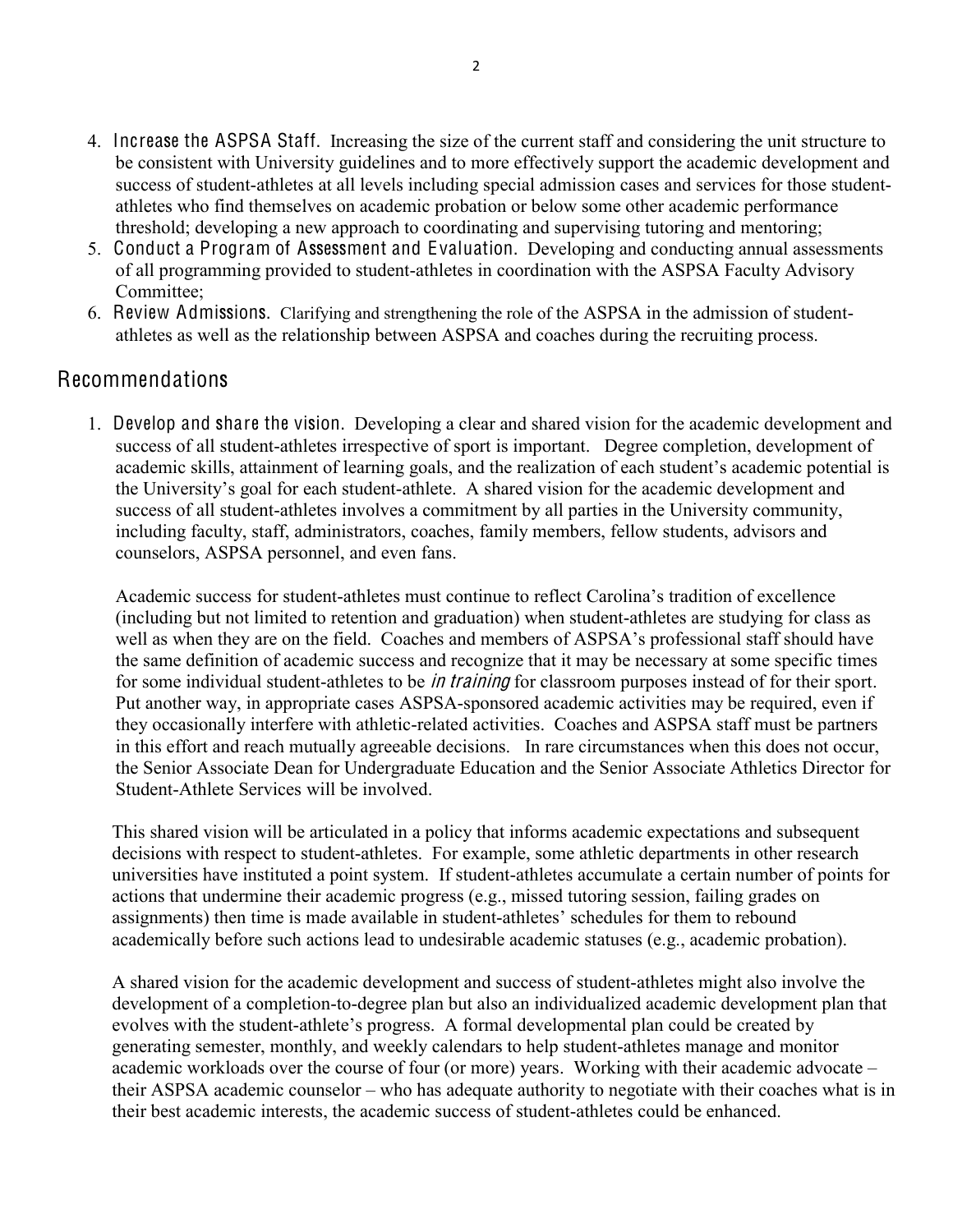2. Collaborate with other units serving undergraduates. The ASPSA should utilize University services when and where possible to create a *system* or *network* of academic support services that could supplement services provided by ASPSA. The University has numerous offices and programs that provide academic assistance and support including the Writing Center, Disabilities Services, the Learning Center and its Academic Success Program for Students with LD/ADHD, an Academic Advising Program, the North Carolina Health Careers Access Program, the Carolina Center for Public Service, and University Career Services, among many others.

When time allows, student-athletes should avail themselves of the numerous opportunities provided to all students. The professional staff of ASPSA should be actively engaged with these offices and centers to supplement what can be provided within ASPSA. The demands placed on student-athletes make access to these other programs difficult, but changes could be made to help student-athletes become even more effectively integrated into the University environment.

- a. The Summer Bridge Program could be explored for ways in which it might be adjusted so matriculating student-athletes from small and/or rural communities in North Carolina could benefit from it during the summer before their first year.
- b. The SCORES program for football student-athletes is conducted during the second summer session for first-year students. The ASPSA and the Office of Student-Athlete Development could collaborate on ways to focus the program more on academic skills, rather than on life skills.
- c. The ASPSA, coaches, and the Department of Athletics should embrace the importance of student-athletes participating in other University programs for undergraduate students, such as undergraduate research and international experiences, which are part of the Carolina culture. The participation of student-athletes in these experiences should be tracked and publicly celebrated. In so much as it is possible, the University commitment to having undergraduates participate in First Year Seminars, undergraduate research, international activities, experiential education, service learning opportunities, etc. should extend to student-athletes.
- d. The Office of Disability Services, the Academic Success Program for Students with LD and ADHD (housed in the Learning Center), and the ASPSA staff should work together with studentathletes to develop creative ways for them to advocate for themselves when a documented disability provides them with access to the services mandated under federal law.
- e. The professional staff members of the ASPSA are not academic advisors by job description or training which means that making use of the Academic Advising Program on a regular basis is critical. As with all undergraduate students at Carolina, the primary academic advisor in Steele Building is assigned based on intended major, along with secondary advisors (in their major departments, for their minors and related activities). The professional staff in the ASPSA has related responsibilities to document academic progress for NCAA compliance purposes, but this responsibility is distinct from that provided by the primary academic advisor.
- f. The ASPSA staff and coaches should encourage student-athletes to take full advantage of other programming provided by the Department of Athletics (for example, the Carolina Leadership Academy, Career Development, Life Skills Seminars, and compliance activities).
- 3. Revitalize the Faculty Advisory Committee. There has been a faculty advisory committee for the ASPSA since the late 1980s which has been an important resource for the professional staff in the program. In recent years, it has met less often and new members have not been appointed when departures have occurred. A vigorous advisory committee, consisting of tenure-track and fixed-term faculty, as well as some appropriate full-time professional staff (EPA non-faculty) members would be a useful asset. The committee meetings should be posted and open as is the case for all other University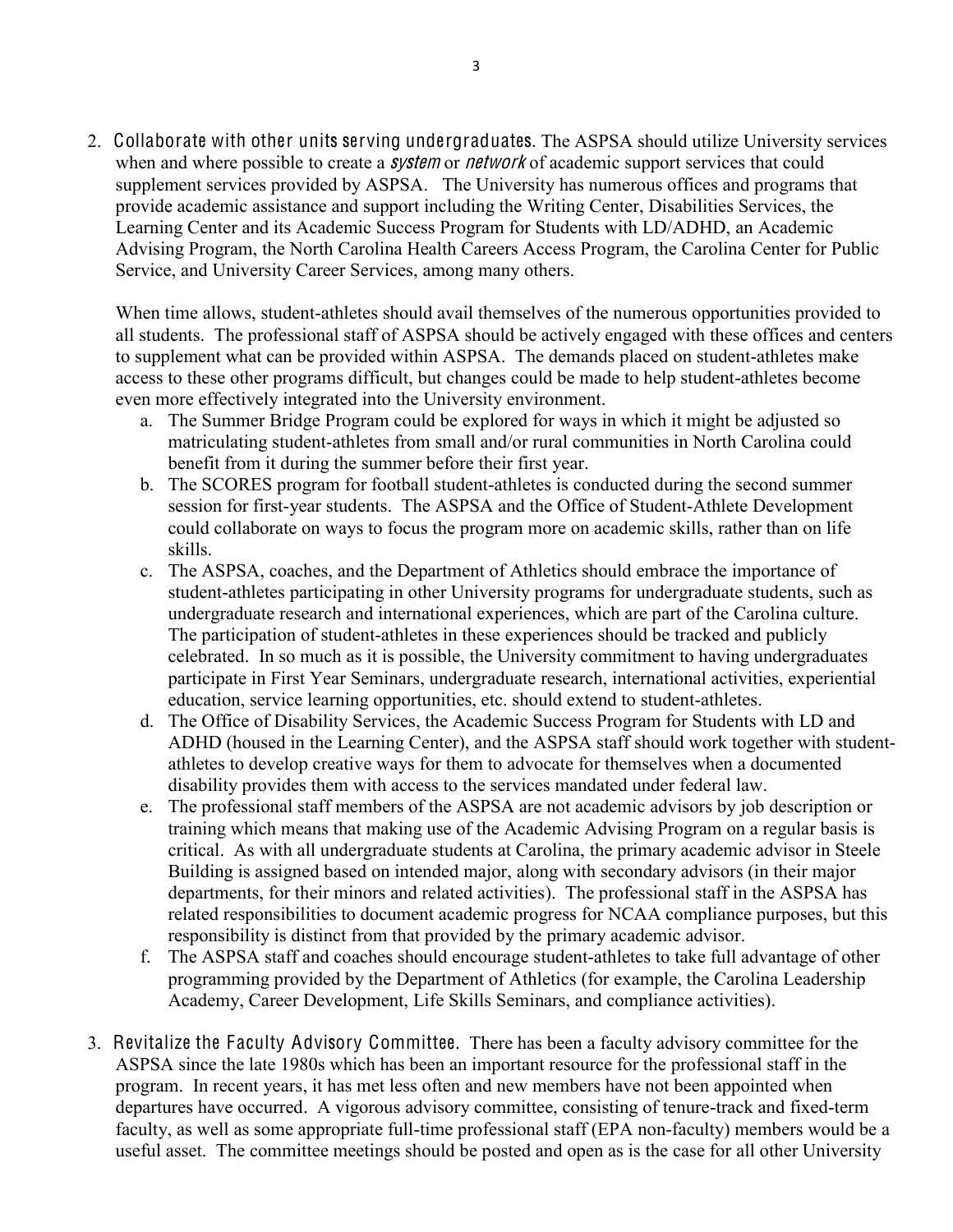committees. Some members of this review committee have indicated a willingness to participate on an advisory committee and it would be helpful to have them help guide the implementation of the recommendations in this report.

Committee members should be appointed by the Senior Associate Dean for Undergraduate Education to staggered terms. Organizational support should be provided by the Director of ASPSA who would be an ex officio (voting) member. The Associate Dean and Director of the Center for Student Success and Academic Counseling (CSSAC) and the Senior Associate Athletics Director for Student-Athlete Services would also be ex officio (voting) members, as would the chair of the Faculty Athletics Committee. The advisory committee should define its role and expectations and hold meetings on a regular basis (perhaps twice a semester and once each summer for a total of five times each year). This format would be consistent with other advisory committees at Carolina.

Among the items the advisory committee could consider would be ways to address the impact of curricular changes for undergraduates such as ENGL 105 which will be implemented in Fall 2012, academic standards (for example, the impact of probation on student-athletes), and the mechanisms for program evaluation and assessment.

Increase ASPSA Staff. It is necessary to increase the staff size in ASPSA and consider its organizational structure. The ASPSA is staffed with dedicated and accomplished professionals. Their schedules require that they rotate through study hall on nights and weekends. They are accountable to numerous constituencies: coaches, the public, faculty, staff, students, current student-athletes and recruits. They must also maintain a professional distance from the student-athletes they serve. Assigning Academic Counselors team-by-team has advantages but may also lead to duplicative services and complex reporting lines. It is clear, however, that coaches for each team need a reliable and consistent contact within ASPSA. This tension should be addressed in the light of the recent Bain report (now embodied in Carolina Counts) about efficient business processes that resulted in recommendations concerning spans and layers necessitating restructuring in many offices across campus to meet the recommendation of having 4-7 direct reports per supervisor.

In the context of ASPSA restructuring and redefining position descriptions, this approach might suggest a reallocation of staff resources based on the support needs of the students. Some student-athletes are admitted to the University with academic deficiencies (for example reading level, writing experience, and computational skills) putting them at a disadvantage in classroom settings with other enrolled students at Carolina where the average academic credentials have improved dramatically in the past 10 years. It is an injustice to these matriculated student-athletes if they are not provided with skilled professionals to help mitigate these disadvantages. The academic support services provided to those students most in need should become more specialized and use the more varied approaches that have been shown to be effective in facilitating student learning. The ASPSA staff should include Reading/Writing/Learning specialists who can assist with the development of cognitive skills.

National standards suggest that a ratio of 1 to 25 is the appropriate case-load for students who need the most academic support. Therefore, to appropriately address the needs of the 100-125 current studentathletes who fall into this high-need category, it is necessary to have 4 to 5 full-time professionals working in this area. There are some members of the ASPSA staff who are already working with this group of students, but there are not 4 full-time professionals devoted to these students. Although it may be necessary to phase in new specialized personnel over time, at least one full-time professional should be hired as soon as possible. Part-time staff may also be useful in this area. The associated costs may be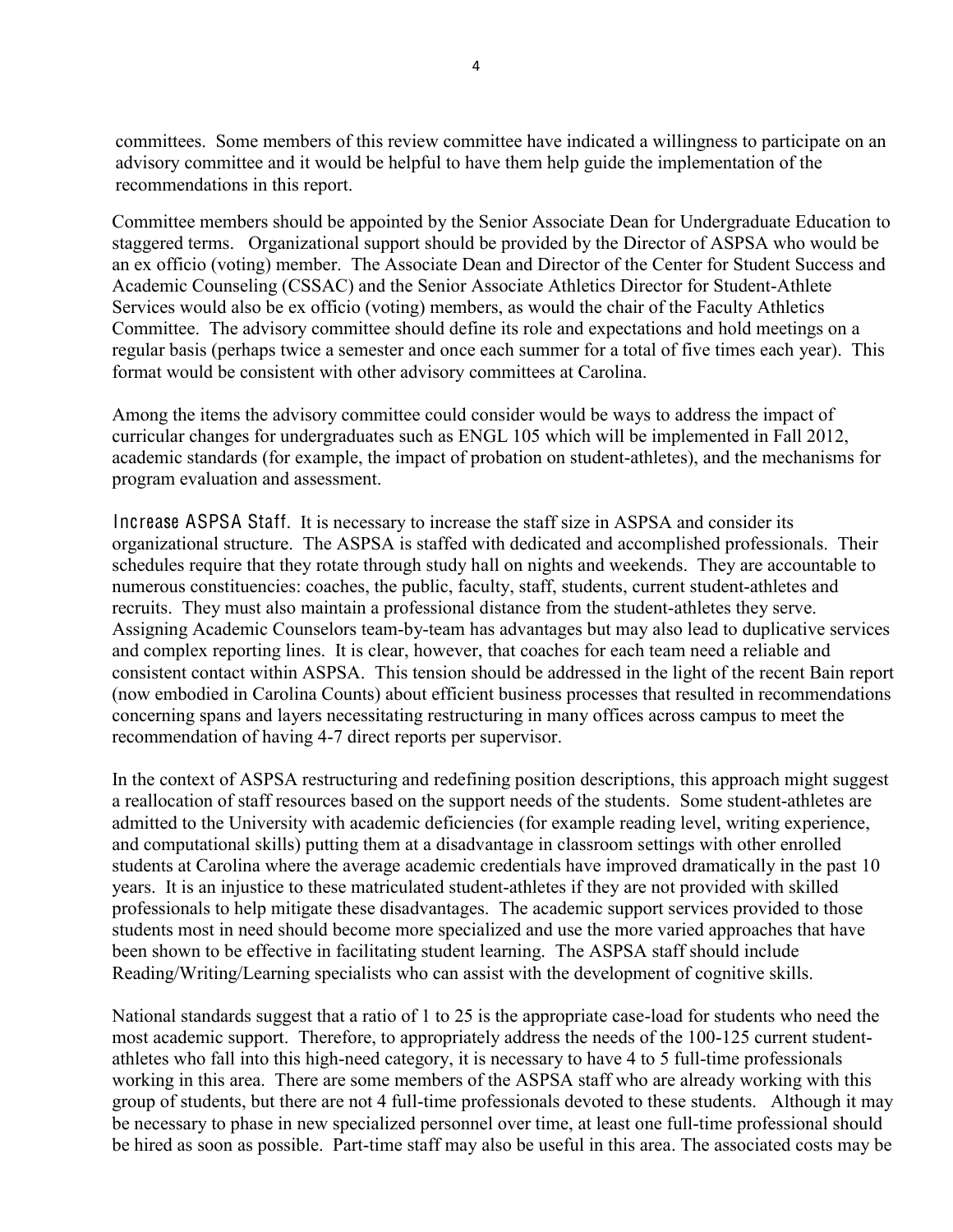offset in part by using clerical support personnel for functions such as textbook and computer distribution, where appropriate and where advanced degrees are not required.

Professional staff members also need to participate in professional development activities as much as possible, to stay current with developments in their profession and for personal growth as well. Some of this can occur on campus and some professional development would be on a regional and/or national level.

In addition, the reliance on tutors for access to content-specific course material necessitates hiring a fulltime tutor coordinator who is responsible for recruiting, hiring, training, supervising, and evaluating tutors. In addition, the full-time tutor coordinator could help with access to the array of services available throughout the University and conduct exit interviews when tutors leave the program to ensure continuing compliance with NCAA regulations. All full-time staff would continue to rotate through the hours of study hall with some night and weekend presence (and perhaps travel with teams) expected. Permissible assistance by tutors on subject matter learning, test preparation, and assistance with writing assignments should be clearly outlined and consistent with UNC-Chapel Hill and NCAA standards. Any disagreement over what constitutes academic fraud should not result in jeopardizing studentathletes' athletic eligibility so this is an area worthy of considerable attention.

- a. Tutors. Tutors should be people with relevant academic experience, such as graduate students, retired University faculty, and/or current and former public school teachers who would undergo consistent professional development. These skilled, knowledgeable, and experienced individuals would employ a variety of methods in one-on-one sessions, small groups, and whole-group instruction as well as offer targeted academic programming during summer months and during breaks. The exhaustive training and supervision needed suggests that tutors who can work more than 8 or 10 hours per week provide distinct advantages. Hiring tutors with considerable background in the science of learning as well as content knowledge would also increase the expertise necessary to work effectively with student-athletes at all stages of their development. This strategy might have an impact on the number of undergraduate students serving as tutors. The tutor coordinator should be in the best position to identify tutors making effective use of the budget allocated for this purpose. In addition, the annual assessment and evaluation process should help guide these decisions. Tutors should be hired across sports using their content expertise wherever needed. It may be appropriate to hire both subject-matter tutors as well as writing tutors. The tutors who assist student-athletes with writing assignments should receive essentially the same training as the staff of the Writing Center. Appropriate ASPSA staff can implement the Writing Center tutor training model which the Writing Center will provide.
- b. Mentors. Mentors assist with the development of study and time-management skills. The current program, which uses primarily undergraduate Education majors as mentors should be redesigned. It may be more appropriate to use graduate students, part-time staff, and others (for example retired faculty and staff) in this role than undergraduates. During the program's redesign, it is appropriate to consider whether these mentors should also engage in subject matter tutoring and provide writing assistance. Until a new format can be designed and implemented, many of the services provided by mentors could be absorbed by the full-time ASPSA staff, by tutors, and by the Reading/Writing/Learning specialists. Redesigning this program may also be an appropriate task for a new tutor coordinator to undertake.
- 4. Conduct a Program of Assessment and Evaluation. As with all units at the University, following the guidance of its major accreditation body, the Southern Association of Colleges and Schools (SACS), the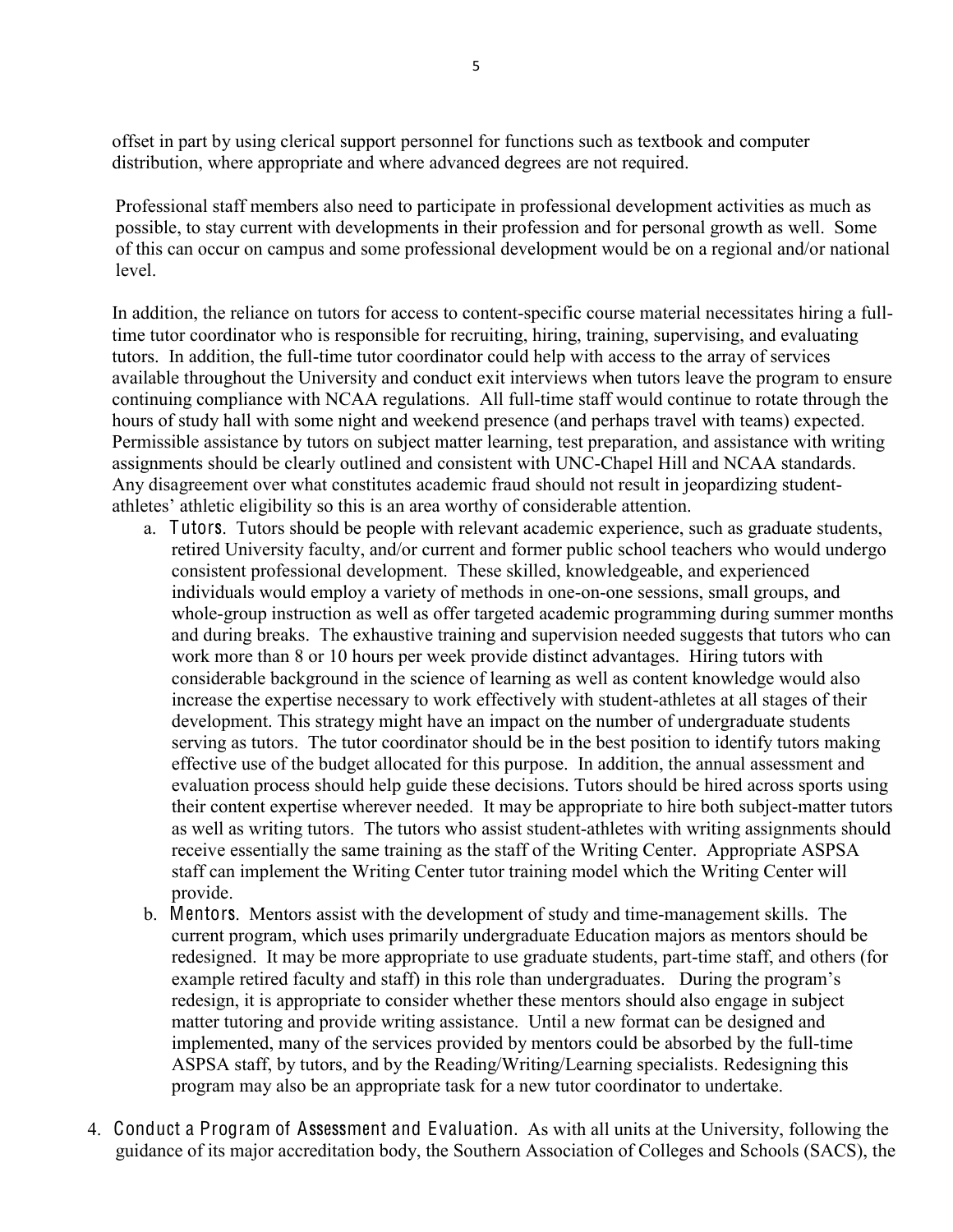ASPSA should incorporate a system of program evaluation into its operation in order to retain services that work and revise those that are less effective. At present, student-athlete eligibility, team and individual GPAs, the NCAA Academic Progress Rate, the NCAA's Graduation Success Rate, and degree completion rates serve as indicators of ASPSA effectiveness. Though useful, these indicators are limited in providing information (e.g., program strengths, areas that need improvement) that will inform program decisions. Systematically collected data on program processes and outcomes are scarce making the establishment of a formal evaluation system useful. Such a system would include, but not be limited to, (a) documenting clear goals for student-athlete academic development, (b) articulating program operations with respect to these goals, (c) setting program benchmarks and criteria for success, (d) systematically collecting data on services, service delivery, and outcomes, (e) and the regular conduct of both formative (e.g., every two years) evaluations conducted by the professional staff of ASPSA and summative (e.g., every five years) by parties external to ASPSA.

In addition, the accomplishments of student-athletes should be tracked and compared to the student body. Comparisons could be made concerning entering SAT, BE (by-examination credit based on AP or IB scores) credit, and class rank scores, as well as their progress toward graduation via GPA, retention and graduation rates, participation in Study Abroad and Undergraduate Research, etc. These benchmarks would be helpful when requesting additional staff members and for legitimate celebration of the success of Carolina's student-athletes.

6. Review Admissions. The ASPSA is not directly involved with the recruitment of student-athletes beyond informing recruits about ASPSA services during visits to the facilities (and similar activities such as hosting a faculty breakfast on recruiting weekends). The ASPSA is involved, however, on a day-to-day basis with student-athletes once they matriculate. Given this experience and expertise, ASPSA personnel can offer a valuable perspective on whether a student-athlete being recruited is capable of succeeding academically at Carolina – both to coaches and the Office of Undergraduate Admissions - and whether the University has the strategies and personnel in place to foster such success.

To be effective, the role of the ASPSA in the admission of student-athletes should continue to be valued. The Director of the ASPSA currently advises both the faculty subcommittee on athletics admissions (a subcommittee of the Undergraduate Admissions Advisory Committee) and the Office of Undergraduate Admissions, which makes the final decision about all applicants. Partly as a result of this consultation the number of cases considered by the subcommittee and those approved by the Office of Undergraduate Admissions have declined over the last ten years. This consultative role is appropriate and the ASPSA is encouraged to continue to provide detailed and unbiased advice about the capacity of prospective student-athletes to succeed academically at the University. This advice should take into account the whole of the prospective student-athlete's personal circumstances and educational profile, as well as the priority that his or her coaches will assign to academic pursuits and the capacity of ASPSA to provide appropriate support.

Student-athletes play an important role in the University and deserve access to high quality academic support services regardless of their academic background and preparation. ASPSA provides valuable services to student-athletes and has the appropriate goal of academic success for every student-athlete at Carolina. This report provides a set of recommendations formed by a group of faculty, university and athletics administrators, academic support personnel and student-athletes to make the ASPSA even stronger and more effective in providing academic support to student-athletes.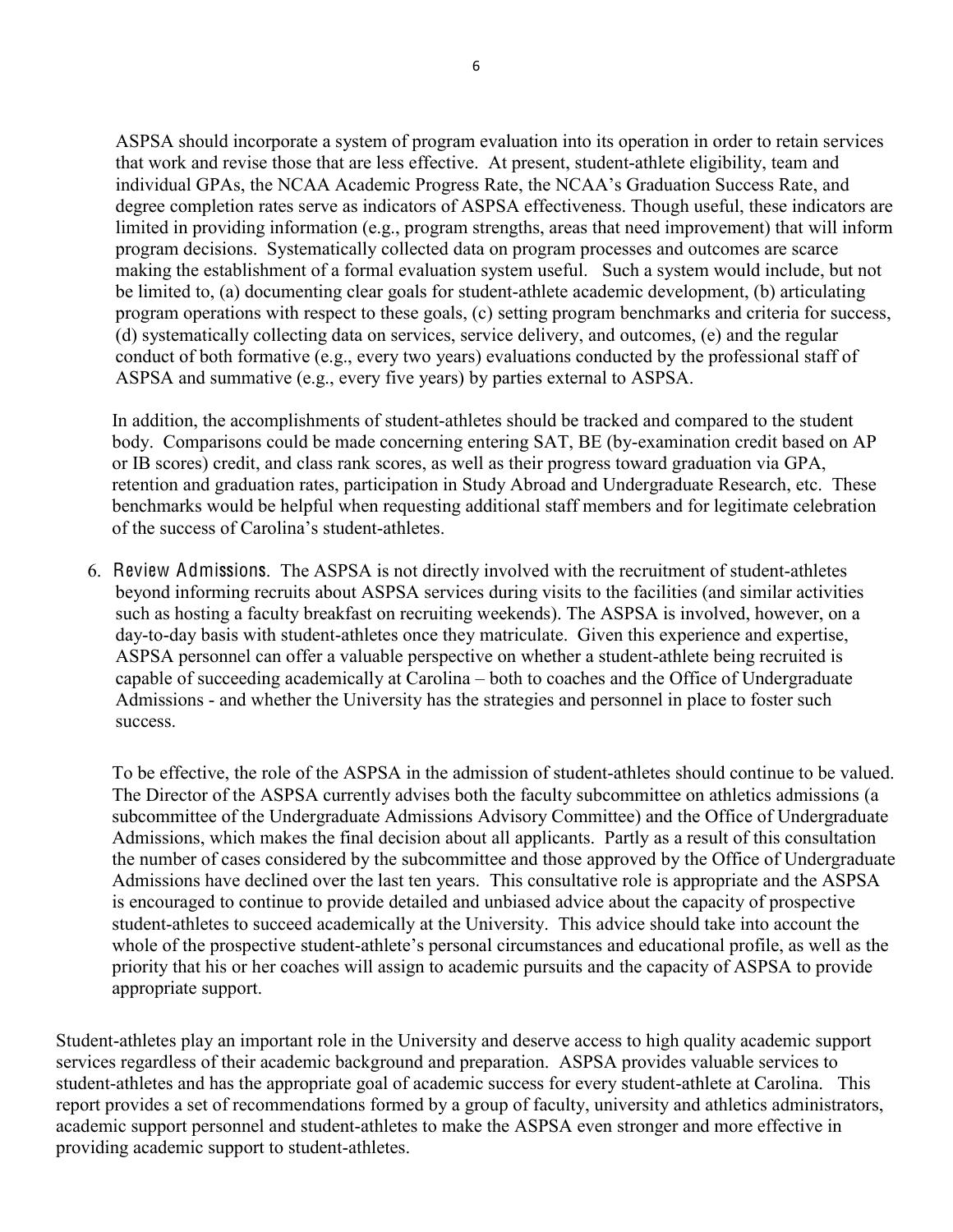### APPENDIX A

Planning Group Roster

- Kim Abels, Director of the Writing Center
- Jordan Allyne, Undergraduate Student-Athlete (2011) and president of the Student-Athlete Advisory Council (SAAC)
- John Blanchard, Senior Associate Athletics Director for Student-Athlete Services (Co-chair)
- Lissa Broome, Wachovia Professor of Banking Law in the School of Law, Faculty Athletics Representative to the NCAA and the ACC, ex-officio member of the Faculty Committee on Athletics, and ex officio member of the sub-committee on Athletics Admissions of the Undergraduate Admissions Advisory Committee
- x Glynis Cowell, Senior Lecturer, Department of Romance Languages, member of the Faculty Advisory Committee for ASPSA, and member of the Faculty Committee on Athletics
- Lloyd Kramer, Chair and Professor, Department of History, faculty member at large
- George Lensing, Professor, Department of English and Comparative Literature, member of the Faculty Committee on Athletics
- Bill McDiarmid, Dean, School of Education, faculty member at large
- Layna Mosley, Professor, Department of Political Science, faculty member at large
- Peter Mucha, Chair and Professor, Department of Mathematics, faculty member at large
- x Bobbi Owen, Senior Associate Dean of Undergraduate Education in the College of Arts and Sciences and the Michael R. McVaugh Distinguished Professor of Dramatic Art, and chair of the Undergraduate Admissions Advisory Committee (Co-chair)
- Eileen Parsons, Associate Professor, School of Education, member of the Faculty Committee on Athletics
- Steve Reznick, Professor, Department of Psychology, Chair of the Faculty Committee on Athletics and member of the sub-committee on Athletics Admissions of the Undergraduate Admissions Advisory Committee
- Deborah Stroman, Lecturer-advisor, Department of Exercise and Support Science, faculty member at large
- x Harold Woodard, Associate Dean and Director of the Center for Student Success and Academic Counseling (CSSAC) to whom the ASPSA director reports

Ex Officio Members (Colleagues and Resources):

- Brent Blanton, Associate Director of the ASPSA
- Joe Breschi, Head Lacrosse Coach
- Beth Bridger Associate Director of the ASPSA
- Paula Goodman, Administrative Manager, Undergraduate Education
- x Susan Maloy, Assistant Athletics Director for Athletics Certification and Eligibility
- Robert Mercer, Director of the ASPSA